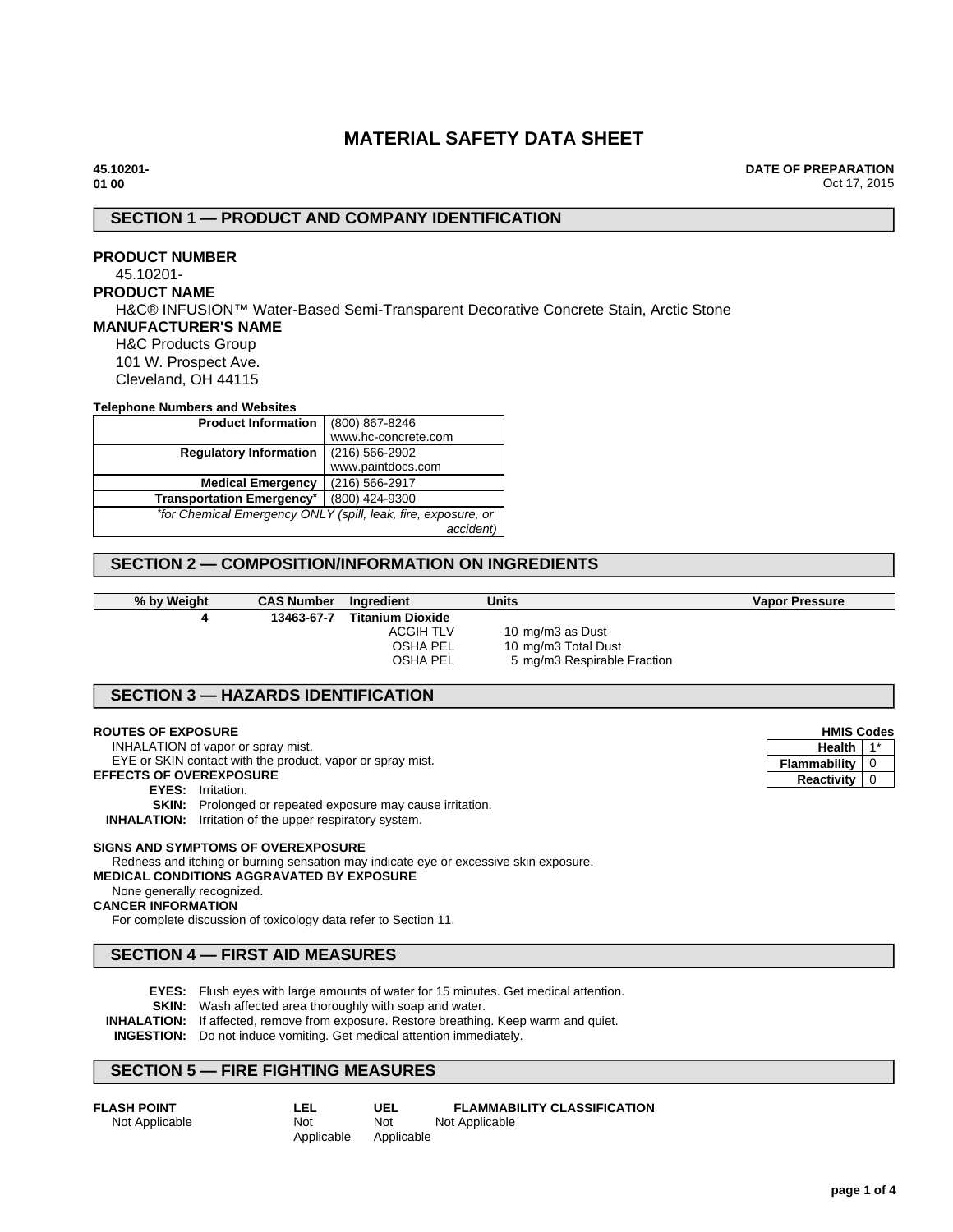#### **EXTINGUISHING MEDIA**

### Carbon Dioxide, Dry Chemical, Alcohol Foam

**UNUSUAL FIRE AND EXPLOSION HAZARDS**

Closed containers may explode (due to the build-up of pressure) when exposed to extreme heat.

During emergency conditions overexposure to decomposition products may cause a health hazard. Symptoms may not be immediately apparent. Obtain medical attention.

#### **SPECIAL FIRE FIGHTING PROCEDURES**

Full protective equipment including self-contained breathing apparatus should be used.

Water spray may be ineffective. If water is used, fog nozzles are preferable. Water may be used to cool closed containers to prevent pressure build-up and possible autoignition or explosion when exposed to extreme heat.

## **SECTION 6 — ACCIDENTAL RELEASE MEASURES**

#### **STEPS TO BE TAKEN IN CASE MATERIAL IS RELEASED OR SPILLED**

Remove all sources of ignition. Ventilate the area. Remove with inert absorbent.

### **SECTION 7 — HANDLING AND STORAGE**

#### **STORAGE CATEGORY**

Not Applicable

#### **PRECAUTIONS TO BE TAKEN IN HANDLING AND STORAGE**

Keep container closed when not in use. Transfer only to approved containers with complete and appropriate labeling. Do not take internally. Keep out of the reach of children.

### **SECTION 8 — EXPOSURE CONTROLS/PERSONAL PROTECTION**

#### **PRECAUTIONS TO BE TAKEN IN USE**

Use only with adequate ventilation.

Avoid contact with skin and eyes. Avoid breathing vapor and spray mist.

Wash hands after using.

This coating may contain materials classified as nuisance particulates (listed "as Dust" in Section 2) which may be present at hazardous levels only during sanding or abrading of the dried film. If no specific dusts are listed in Section 2, the applicable limits for nuisance dusts are ACGIH TLV 10 mg/m3 (total dust), 3 mg/m3 (respirable fraction), OSHA PEL 15 mg/m3 (total dust), 5 mg/m3 (respirable fraction).

Removal of old paint by sanding, scraping or other means may generate dust or fumes that contain lead. Exposure to lead dust or fumes may cause brain damage or other adverse health effects, especially in children or pregnant women. Controlling exposure to lead or other hazardous substances requires the use of proper protective equipment, such as a properly fitted respirator (NIOSH approved) and proper containment and cleanup. For more information, call the National Lead Information Center at 1-800-424-LEAD (in US) or contact your local health authority.

#### **VENTILATION**

Local exhaust preferable. General exhaust acceptable if the exposure to materials in Section 2 is maintained below applicable exposure limits. Refer to OSHA Standards 1910.94, 1910.107, 1910.108.

#### **RESPIRATORY PROTECTION**

If personal exposure cannot be controlled below applicable limits by ventilation, wear a properly fitted organic vapor/particulate respirator approved by NIOSH/MSHA for protection against materials in Section 2.

When sanding or abrading the dried film, wear a dust/mist respirator approved by NIOSH/MSHA for dust which may be generated from this product, underlying paint, or the abrasive.

### **PROTECTIVE GLOVES**

Required for long or repeated contact.

### **EYE PROTECTION**

Wear safety spectacles with unperforated sideshields.

### **SECTION 9 — PHYSICAL AND CHEMICAL PROPERTIES**

| <b>PRODUCT WEIGHT</b><br>$1030$ g/l<br>8.60 lb/gal                |  |  |  |  |
|-------------------------------------------------------------------|--|--|--|--|
| 1.03                                                              |  |  |  |  |
| 100 - 100 °C<br><b>BOILING POINT</b> $212 - 213$ °F               |  |  |  |  |
| Not Available                                                     |  |  |  |  |
| 96%                                                               |  |  |  |  |
| <b>EVAPORATION RATE</b> Slower than                               |  |  |  |  |
| ether                                                             |  |  |  |  |
| <b>VAPOR DENSITY</b> Heavier than air                             |  |  |  |  |
| <b>SOLUBILITY IN WATER</b> Not Available                          |  |  |  |  |
| pH > 2.0, < 11.5                                                  |  |  |  |  |
| <b>VOLATILE ORGANIC COMPOUNDS (VOC Theoretical - As Packaged)</b> |  |  |  |  |
| Less Water and Federally Exempt Solvents                          |  |  |  |  |
| 0 g/l Emitted VOC                                                 |  |  |  |  |
|                                                                   |  |  |  |  |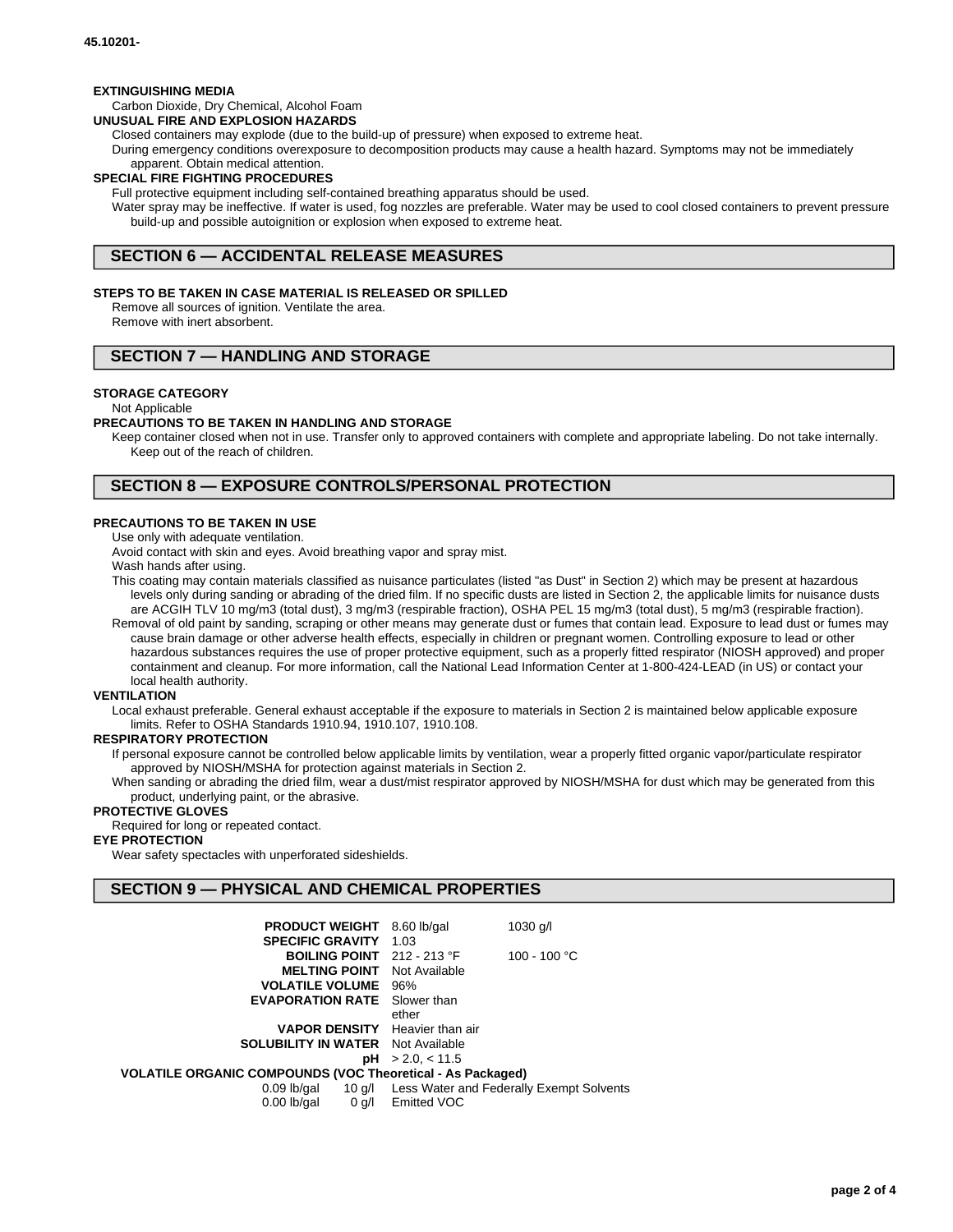# **SECTION 10 — STABILITY AND REACTIVITY**

### **STABILITY — Stable**

**CONDITIONS TO AVOID** None known.

**INCOMPATIBILITY**

None known.

#### **HAZARDOUS DECOMPOSITION PRODUCTS**

By fire: Carbon Dioxide, Carbon Monoxide

**HAZARDOUS POLYMERIZATION**

Will not occur

### **SECTION 11 — TOXICOLOGICAL INFORMATION**

#### **CHRONIC HEALTH HAZARDS**

IARC's Monograph No. 93 reports there is sufficient evidence of carcinogenicity in experimental rats exposed to titanium dioxide but inadequate evidence for carcinogenicity in humans and has assigned a Group 2B rating. In addition, the IARC summary concludes, "No significant exposure to titanium dioxide is thought to occur during the use of products in which titanium is bound to other materials, such as paint."

**TOXICOLOGY DATA**

| 19A1996991 PAIA |                         |          |     |               |  |
|-----------------|-------------------------|----------|-----|---------------|--|
| <b>CAS No.</b>  | <b>Ingredient Name</b>  |          |     |               |  |
| 13463-67-7      | <b>Titanium Dioxide</b> |          |     |               |  |
|                 |                         | LC50 RAT | 4HR | Not Available |  |
|                 |                         | LD50 RAT |     | Not Available |  |
|                 |                         |          |     |               |  |

## **SECTION 12 — ECOLOGICAL INFORMATION**

#### **ECOTOXICOLOGICAL INFORMATION**

No data available.

### **SECTION 13 — DISPOSAL CONSIDERATIONS**

#### **WASTE DISPOSAL METHOD**

Waste from this product is not hazardous as defined under the Resource Conservation and Recovery Act (RCRA) 40 CFR 261. Incinerate in approved facility. Do not incinerate closed container. Dispose of in accordance with Federal, State/Provincial, and Local regulations regarding pollution.

### **SECTION 14 — TRANSPORT INFORMATION**

Multi-modal shipping descriptions are provided for informational purposes and do not consider container sizes. The presence of a shipping description for a particular mode of transport (ocean, air, etc.), does not indicate that the product is packaged suitably for that mode of transport. All packaging must be reviewed for suitability prior to shipment, and compliance with the applicable regulations is the sole responsibility of the person offering the product for transport.

#### **US Ground (DOT)**

Not Regulated for Transportation.

#### **Canada (TDG)**

Not Regulated for Transportation.

**IMO**

Not Regulated for Transportation.

**IMO**

Not Regulated for Transportation. **IATA/ICAO**

Not Regulated for Transportation.

# **SECTION 15 — REGULATORY INFORMATION**

#### **SARA 313 (40 CFR 372.65C) SUPPLIER NOTIFICATION**

**CAS No. CHEMICAL/COMPOUND % by WT % Element** No ingredients in this product are subject to SARA 313 (40 CFR 372.65C) Supplier Notification.

### **CALIFORNIA PROPOSITION 65**

WARNING: This product contains chemicals known to the State of California to cause cancer and birth defects or other reproductive harm. **TSCA CERTIFICATION**

All chemicals in this product are listed, or are exempt from listing, on the TSCA Inventory.